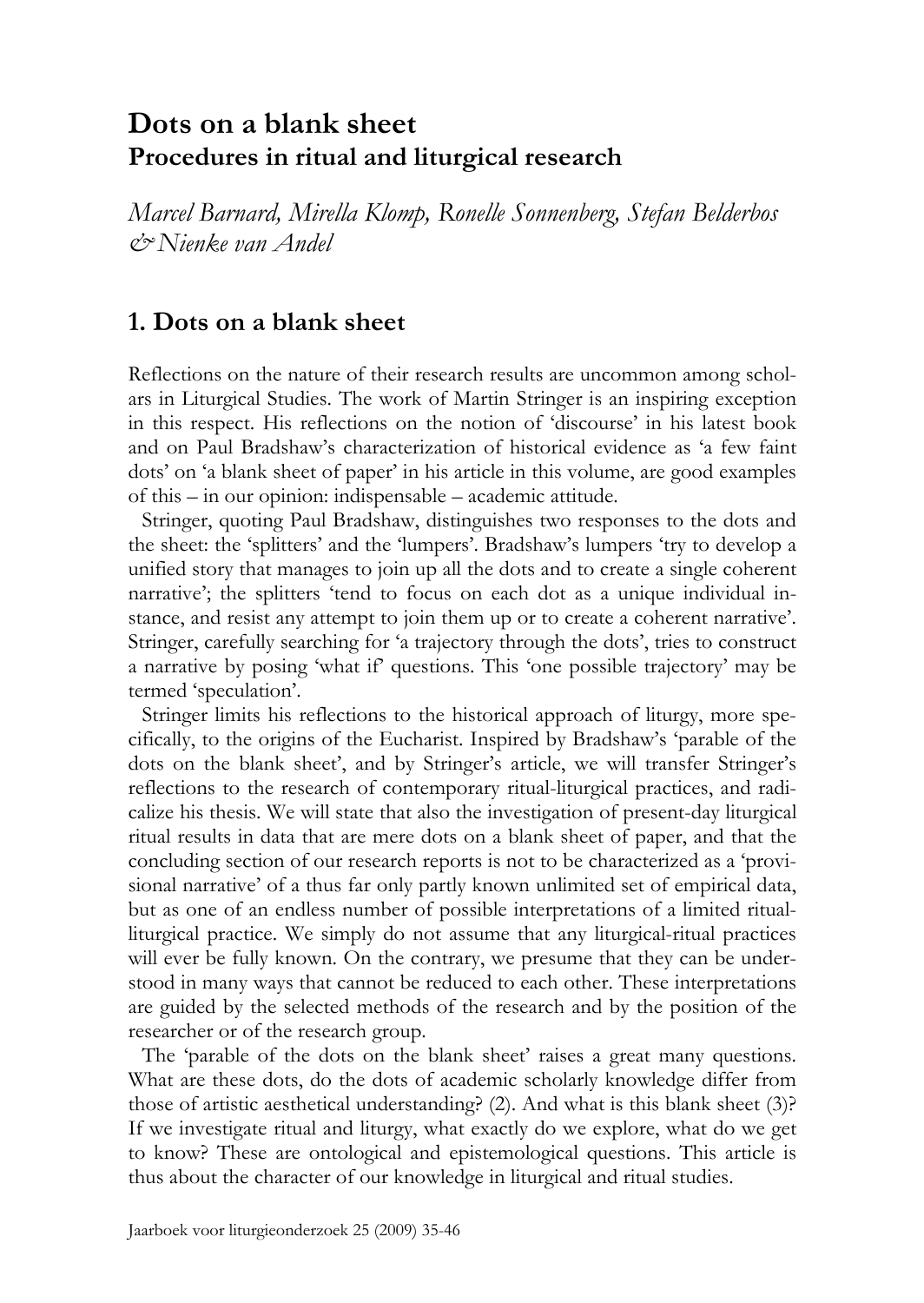36 BARNARD ET AL.

## **2. What about the dots?**

#### **Academic procedures**

When discussing Martin Stringer's paper in our research group, we concluded that it is the researcher who makes the dots through his or her research. Dots are not 'pre-given', but consciously fixed on the blank sheet of the investigated rite. What is the character of the dots? Do the dots have an independent existence apart from their interpretation? We do not think so. We spatter the dots of evidence on a blank sheet through our empirical, usually qualitative, research and through our analyses of the empirical data. The methods that we use are as a rule borrowed from the social sciences.

### **Empirical qualitative research**

Let us first describe our dot-splashing process, in other words, the basic research design that we use in our research of Liturgical Studies, and then return to the character of the dots.

 From the beginning, we started out by clearly limiting our research of the field through the research question, through the methods we select, and through a selection of elements in the research domain. We purposely aim at just a few dots.

 The empirical research is the kernel of our projects. There are bookshelves full of methodological literature; we refer here only to a few publications that we frequently use as handbooks in our research projects, without suggesting that there is no other specified literature on details or on specific settings. Our research is qualitative and mainly ethnographic in character.

 As a rule, we use methodological triangulation in the projects. According to Jennifer Mason, triangulation provides different 'levels' of answers, approaching the research questions from different angles.[1](#page-1-0) It is not possible to obtain an accurate reading or measure of one and the same phenomenon by investigating it from different angles or positions, as if methods could be used to demonstrate the validity of other methods. It is a misconception to think of methods as corrective measures, because, as Mason states:

this implies a view of the social world which says that there is one, objective, and knowable social reality, and all that social researchers have to do, is to work out which are the most appropriate triangulation points to measure it by.<sup>[2](#page-1-1)</sup>

Mason clearly rejects a one-dimensional perception of reality and encourages researchers to use triangulation in a rounded and multi-faceted way.

<span id="page-1-0"></span>1 J. MASON: *Qualitative Researching* (London 2002) 59f.

<span id="page-1-1"></span>2 MASON: *Qualitative Researching* 190.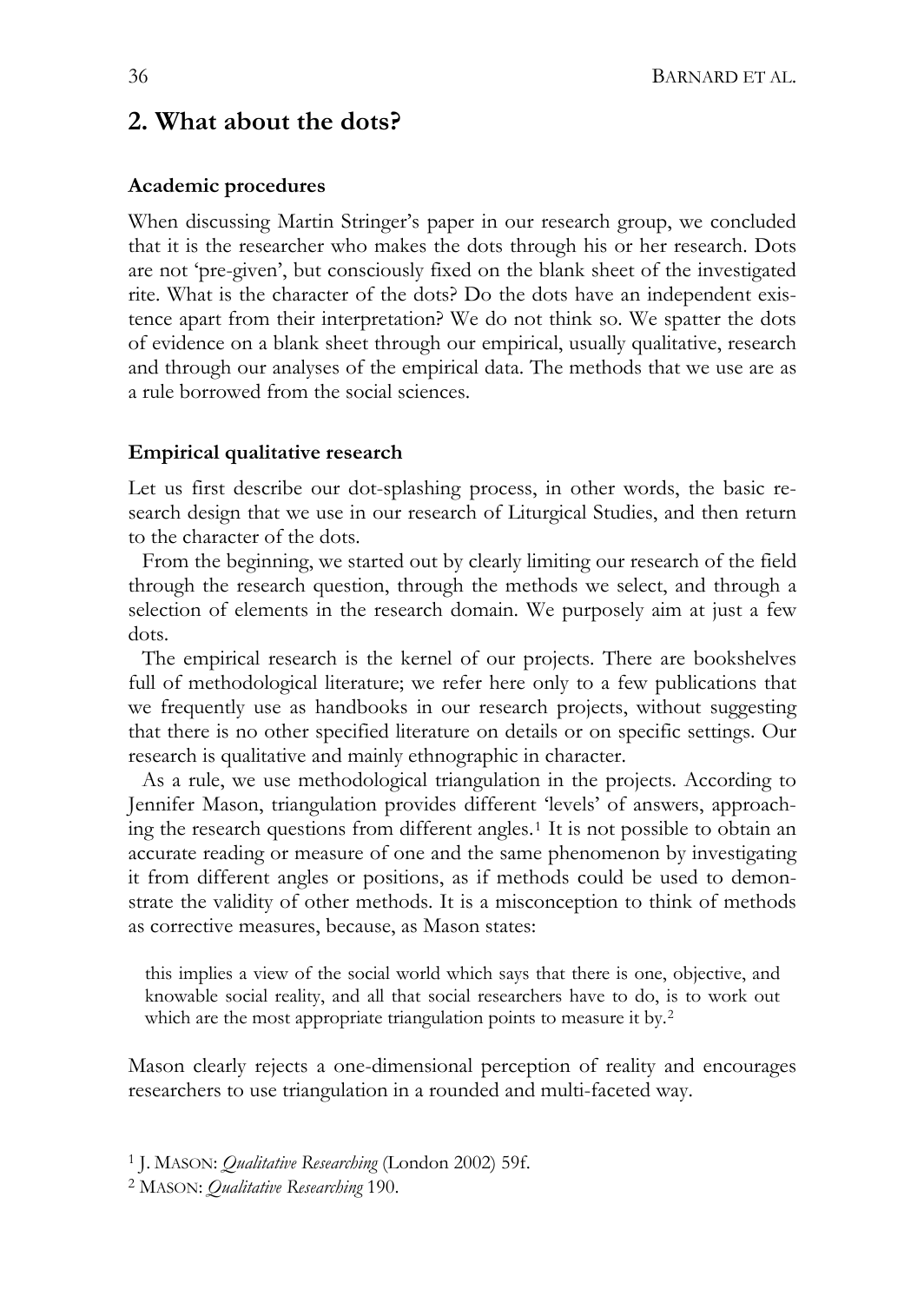Comparing the investigated Christian ritual – this is how we consider liturgy in our research – with a blank sheet, which we will go into further below, the dots that we splash on the paper by our research, differ in character. We generate these dots by observations, by interviews and conversations, and by consulting written sources like liturgy sheets, websites, prayer books et cetera.

 For example, in our liturgical-ritual ethnographic research, we use participant observation to gain information on the actual performed ritual of the church's worship ('what they are actually doing'). Participant observation is a basic method of ethnography, and it exists in various shapes (complete participant, participant-as-observer, observer-as-participant, complete observer).[3](#page-2-0) The empirical data that we collect consists of field notes, sound recordings,[4](#page-2-1) video clips and pictures of worship services,<sup>[5](#page-2-2)</sup> as well as of sound recordings of interviews with churchgoers, ministers et cetera. As researchers, we join and observe activities concerning the liturgy, which takes place in the investigated churches. This provides information on what churchgoers are actually doing concerning the liturgy. Besides, participant observation enables us to acquaint ourselves with the native's points of view in these churches, i.e., to 'learn their language', to get to know the inside perspective. Churchgoers become sources of information. This is important with an eye to the interviews and conversations.[6](#page-2-3) Since we wish to obtain answers that make sense, we need to pose our questions in the 'language' (the system of terms and concepts) of the explored field concerned. Sometimes we use methods in which participants in liturgical-ritual become observers, for example by giving them a camera and by letting them describe and interpret the photographs later. We did so in our research of youth worships at worship events.

 In contrast with the reflective character of written sources, interviews and particularly informal conversations are often more spontaneous. These spontaneous reactions can be personal or even emotional, especially when people are asked to tell what they are doing in worship. In order to probe the meanings of liturgy to its performers ('what they say they are doing'), we involve these performers in the research and give them the floor as informants. Eventually, as performers, they are the ones who attribute meanings to the performance of ritual. By asking them what they were doing when performing the liturgy, by collecting their stories, we gain an insight into the way these people make sense of the ritual and the accompanying ritual actions and movements. Interviews and conversations proved to be ultimately suitable for this purpose.

 The next step in the research process is processing the empirical data. We will not go into this in this article. The empirical data can be analyzed in various

<span id="page-2-0"></span><sup>3</sup> M. HAMMERSLEY & P. ATKINSON: *Ethnography. Principles in Practice* (London & New York: Routledge 20073) 82.

<span id="page-2-1"></span><sup>4</sup> HAMMERSLEY & ATKINSON: *Ethnography* 147f.

<span id="page-2-2"></span><sup>5</sup> HAMMERSLEY & ATKINSON: *Ethnography* 148f.

<span id="page-2-3"></span><sup>6</sup> HAMMERSLEY & ATKINSON: *Ethnography* 97-120.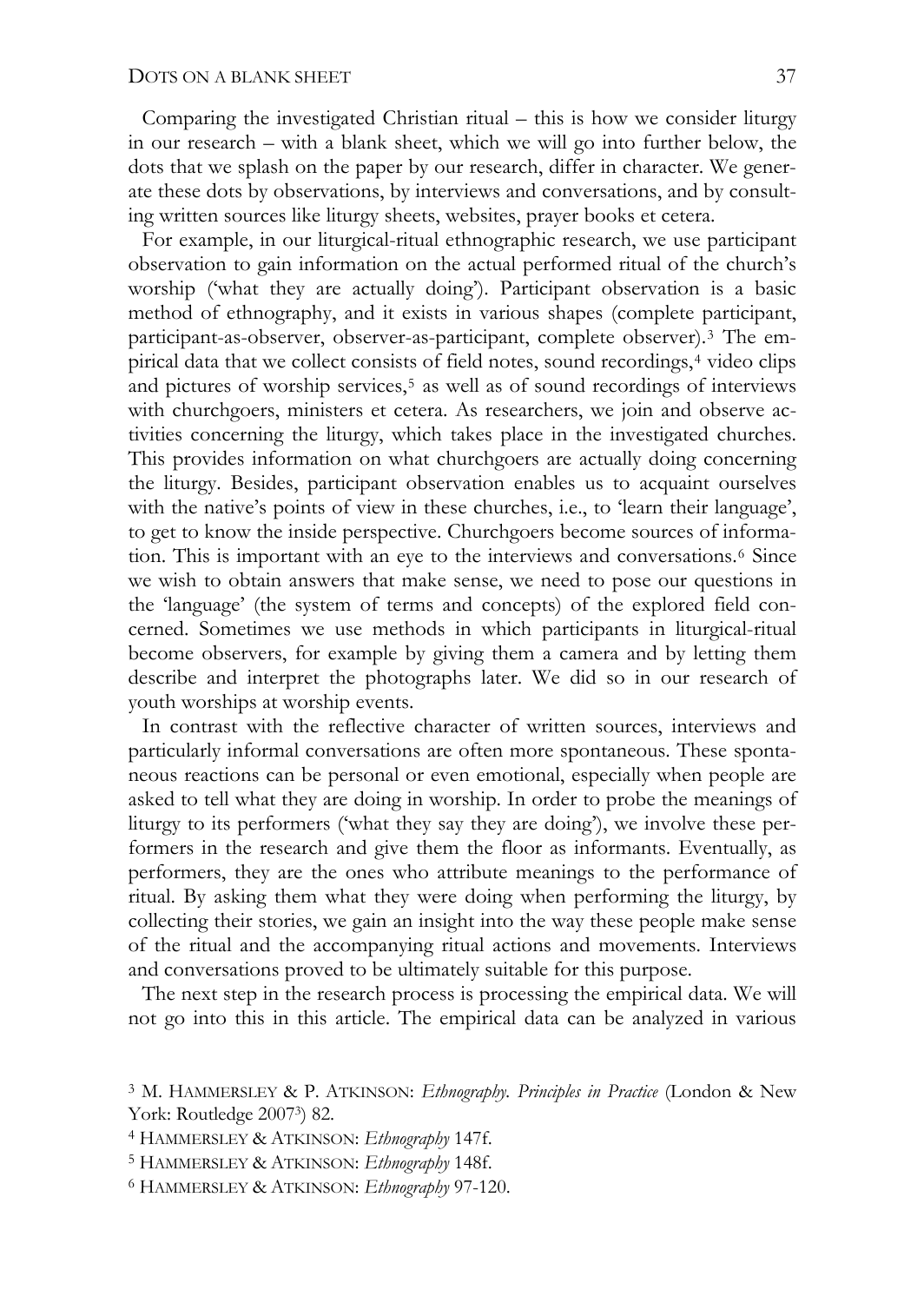ways, on a variety of levels and from various perspectives, and a range of concepts can be developed, all dependent on the research question. Hammersley and Atkinson's 'general principle' guides our analyzing procedures:

the most important lessons to be learned about ethnographic analysis derive from the necessity of thinking not only *about* one's data, but also *with and through* the data, in order to produce fruitful ideas.[7](#page-3-0)

One more remark: in order to contribute to the development of the methods in Liturgical Studies, and, at the same time, to try and make our empirical research as transparent as possible, we report in detail on the way we processed the empirical data.

 Further, the native's point of view, or: inside perspective, on the ritual is confronted with the 'outside', scholarly or theological point of view of scholars in Theology and Liturgical Studies. We will come to that.

#### **The character of the dots from an academic perspective**

This is roughly how our research – and that of many others in our field – is designed. Now back to the question: what is the character of the data that we collected and of our reconstruction, analysis and interpretation of it?

 We will introduce the answer to this question with an example: one of us reports her investigations on the sound of worship in two immigrant churches in Amsterdam. She says: 'I observed people singing, I saw someone drumming, I felt someone behind me was jumping while praying (first level: perceptions of a phenomenon by the researcher); I spoke with interviewees about their dancing sound performance in church (second level: reconstructions of their and my perceptions of a phenomenon), of which they said it was done orderly (third level: interpretation of their reconstructed perception of a phenomenon)'. By publishing the results of the observations, reconstructions and interpretations, and by presenting and discussing them in academic, societal and ecclesial meetings, a fourth level is added to the 'dots'. This final step makes clear that academic and societal discourse is part of the ritual discourse (see below on this concept).

 With regard to the character of the dots, we have to conclude that we have to make distinctions within their character. We distinguish several levels in our research data, at least four, i.e. four different levels of interpretations of the same rite:

- 1. the liturgical phenomena as they are perceived by
	- a. the researchers and
	- b. the participants
- 2. the reconstructions of the phenomena by the same

<span id="page-3-0"></span>7 HAMMERSLEY & ATKINSON: *Ethnography* 168.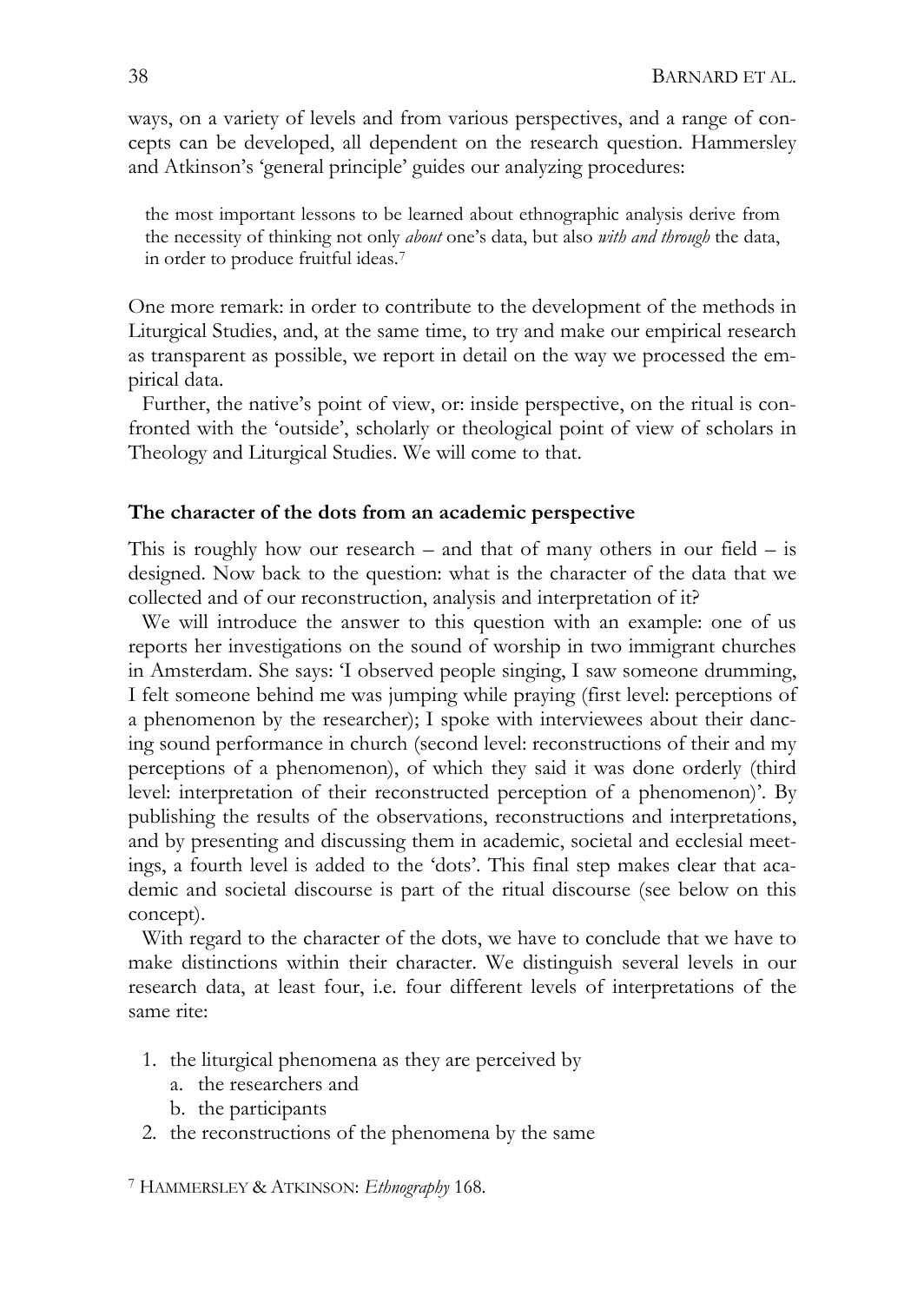- a. researchers and
- b. participants
- 3. interpretation of their reconstructed perception of the phenomena by
	- a. the researchers and
	- b. the participants
- 4. the interpretation of the interpretation of the named reconstructions in further
	- a. academic discussions and
	- b. societal and ecclesial discourses.

None of these levels *is* the liturgical rite. They are all dots on the blank sheet of paper that the ritual is, and in so far they are part of the ritual.

### **Method and design**

The dots are put on paper through a method and design. They are not completely accidental. Perhaps it is better not to speak of splashing or spattering dots, but of a process of laying on graphics that can be imitated. The process of adding the dots to the blank sheet is pushed on by a process that can be verified and expressed *in a rational and discursive language*.

 When we try to catch these considerations in a graphic design, it will show *regularly* shaped dots on a white field.



### **Artistic procedures**

Inevitably the notion of graphics leads us to the border region of science and art. Academic scholars as well as artists express themselves in 'dots'. The arts is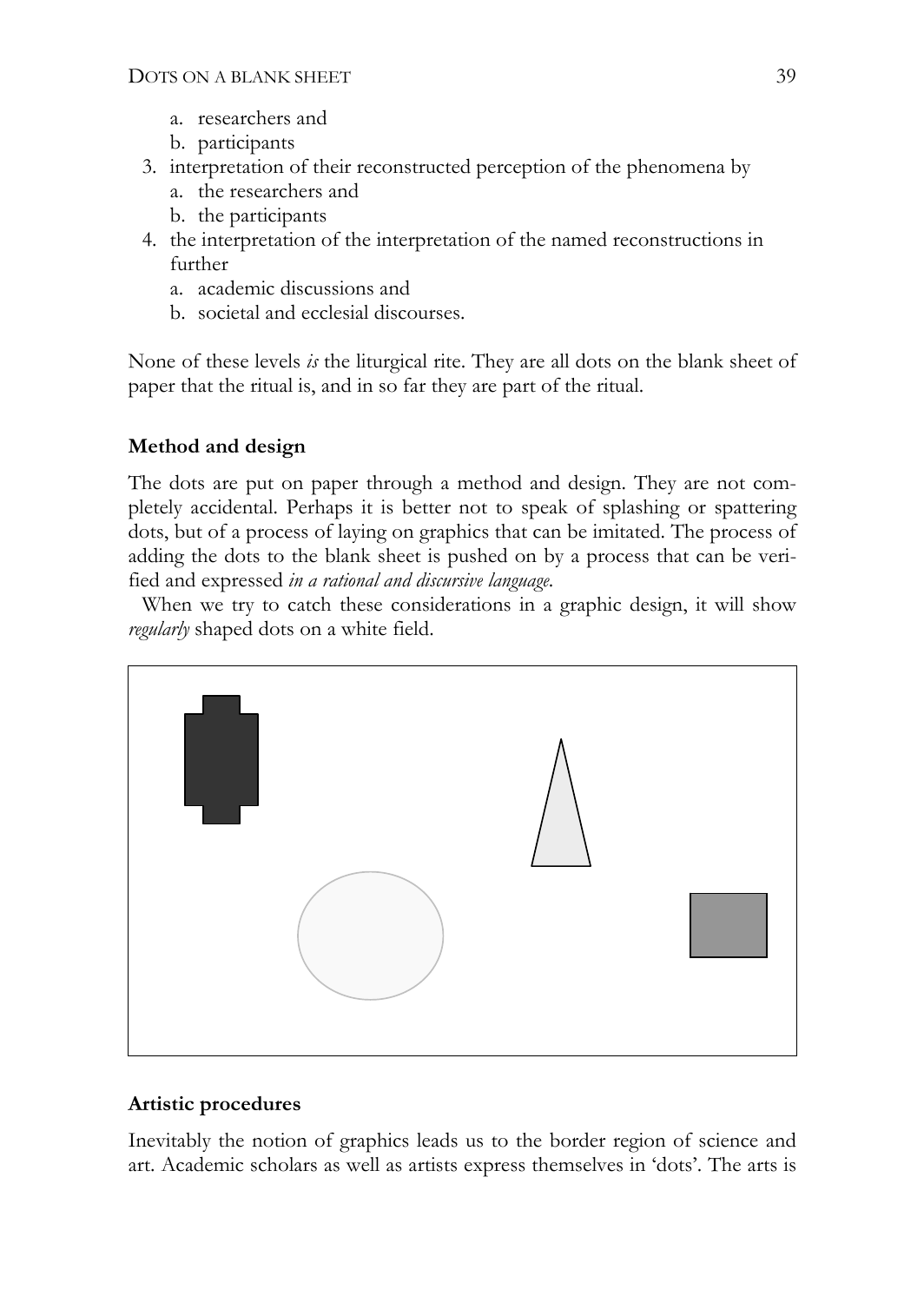a relevant domain for liturgical studies. Liturgy has been investigated from a theological perspective and is usually researched by academic theologians, who are supposed to be able to handle *emic* and *etic* points of view (but see below in the third section of this article). Needless to say that there is no liturgy without artistic qualities: music, performance and the (furniture of) the liturgical space are phenomena that may be explored by methods borrowed from Theatre Studies, Musicology, Architecture, et cetera. From an *emic* perspective, these observable facts may be better understood by artists. If research in the arts is a legitimate possibility, it will deepen our understanding of the liturgy.

 So the question arises whether research in the arts is a legitimate option and if so, whether there is any difference in the way academic scholars and artists acquire knowledge of reality, and thus in the way they splatter or lay on dots on a blank sheet? This is a much discussed issue nowadays.

 For a theoretical framework on this topic we refer to the theory of Bruno Latour, professor in the anthropology of science at Sciences Po Paris. He says that religion, art and science are closely connected. For this reason we opt for Latour's theory, which offers a chance to discuss practices of faith and their academic and artistic study on one and the same level. In 2002 Latour edited a volume called *Iconoclash. Beyond the Image Wars in Science, Religion and Art*.[8](#page-5-0) By using Latour's theoretical framework, we observe how the notion of 'dots' moves toward the concept of 'image'.

 Latour construes a relationship between the three domains of science, religion and arts by postulating that all three of them require the image as an intermediary, and at the same time show ambivalence toward the image. Is the image an expression of truth, even of objective truth, or is it a human construct, 'showing the hands of humans at work'?[9](#page-5-1) Is it reality or a construction of the human mind? Latour expresses this ambivalence with a neologism, the notion of *iconoclash.* We follow Latour in his explanation of the ambivalent relationship of religion, science and art toward the image. We will come back to the notion of 'truth' in a later section of this article.

 In Latour's thinking image is a broad notion; it does not only include the visual image, but also writing, rites, music, words, statistics, concepts, pictures, descriptions – in short all expressions that claim to approximate the truth in the domains of art, science and faith, without being this truth themselves.

 The question as to what is truth, cannot be answered without images and at the same time these images do not constitute the truth. Latour's volume *Iconoclash* is a search for the current meaning of the second commandment of Mosaic law and the ambivalences that are called forth. What does the commandment 'Thou shall not make a carved image for yourself nor the likeness of anything in the heavens above, or on the earth below (…)' mean within a culture

<span id="page-5-0"></span><sup>8</sup> B. LATOUR & P. WEIBEL (eds.): *Iconoclash. Beyond the Image Wars in Science, Religion and Art* (Karlsruhe etc. 2002).

<span id="page-5-1"></span><sup>9</sup> B. LATOUR: 'What is Iconoclash? Or is There a World Beyond the Image Wars?', in LATOUR & WEIBEL: *Iconoclash* 16.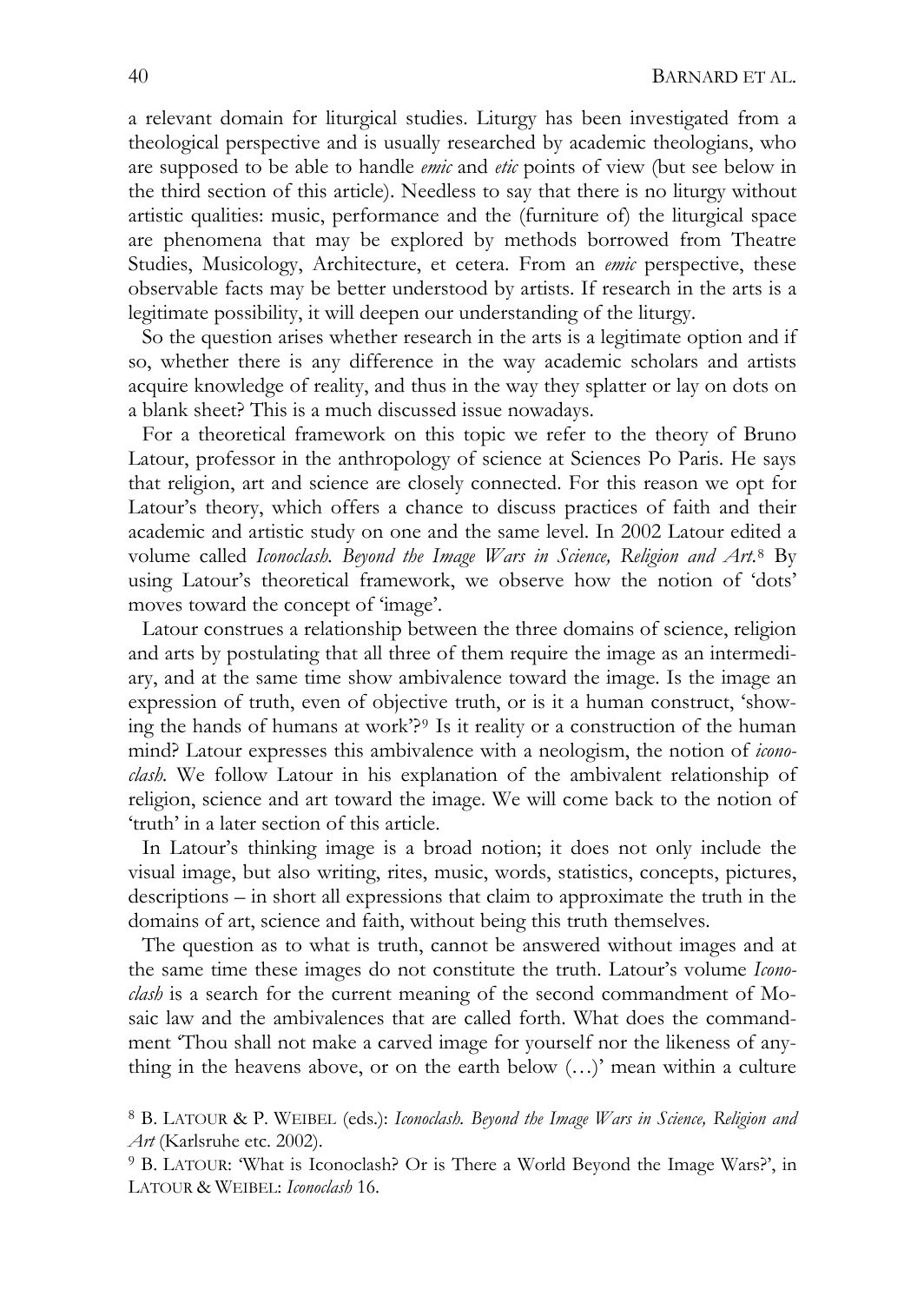that is totally satiated with images that it consumes continually? Latour wishes to overcome the ambivalence and proposes to rephrase the commandment as: 'Thou shall not freeze-frame any graven image'.[10](#page-6-0) The image as an intermediary is a prerequisite, in art, science and religion. But the image itself should not be equated with the truth, nor should its necessity be denied. Latour attempts to surpass the paradox of the inevitable creation of images, by pleading for not presenting images as stills, not freezing them, nor destroying them, but by keeping them in motion.

 Application of Latour's theory to our theme may help us to obtain an insight into the character of the dots. The dots are 'images', splashed on the blank sheet of 'truth'. They cannot be seen as separate from the blank sheet, and thus they refer *anyhow* to the 'real' ritual. They refer to their author as well, for they are nevertheless added to it by the artist, or the academic scholar. Likewise, the levels in research data as we distinguished them above, are images that have an ambivalent relation to the blank sheet.

Within Latour's theoretical framework, the first question, whether research in the arts is a legitimate option, can be answered positively, because artists *as well as* academic scholars express themselves in images ('dots') of an always elusive truth. The second question with regard to research in the arts is, whether there is any difference in the way academic scholars and artists acquire knowledge of reality, and thus in the way they splatter or lay on dots on a blank sheet? The Dutch scholar Henk Borgdorff is developing theoretical insights in research in the arts.[11](#page-6-1)

 First of all, we have to ascertain, that not all art practices are research, albeit that some artists call their art practices research. Art practices can be research if they aim at gaining knowledge and insight. Further, there has to be a clear research question, which has to be answered through previously determined methods. Finally, the results have to be documented and presented to a broader public of researchers, artists and others.[12](#page-6-2)

<span id="page-6-1"></span><span id="page-6-0"></span><sup>10</sup> LATOUR: 'What is Iconoclash?' 37.<br><sup>11</sup> H. BORGDORFF: 'Het debat over onderzoek in de kunsten' [The debate on research of the arts], at: www.scienceguide.nl/pdf/20061018E.pdf, retrieved 2009.05.27; IDEM: 'Reactie op het artikel "Flexibele multipliciteiten" door Camiel van Winkel (20 oktober 2006)' [Reaction to the article "Flexible multiplicities" by Camiel van Winkel] (October 20th, 2006)], www.scienceguide, retrieved 2009.05.27. Borgdorff's position is contested, cf. C. VAN WINKEL: 'Flexibile multipliciteiten. Het discours over onderzoek in de kunst' [Flexible multiplicities. Discourse on research of the arts], www.scienceguide, retrieved 2009.05.27.

<span id="page-6-2"></span>12 BORGDORFF: 'Het debat over onderzoek in de kunsten' [The debate on research of the arts] 19.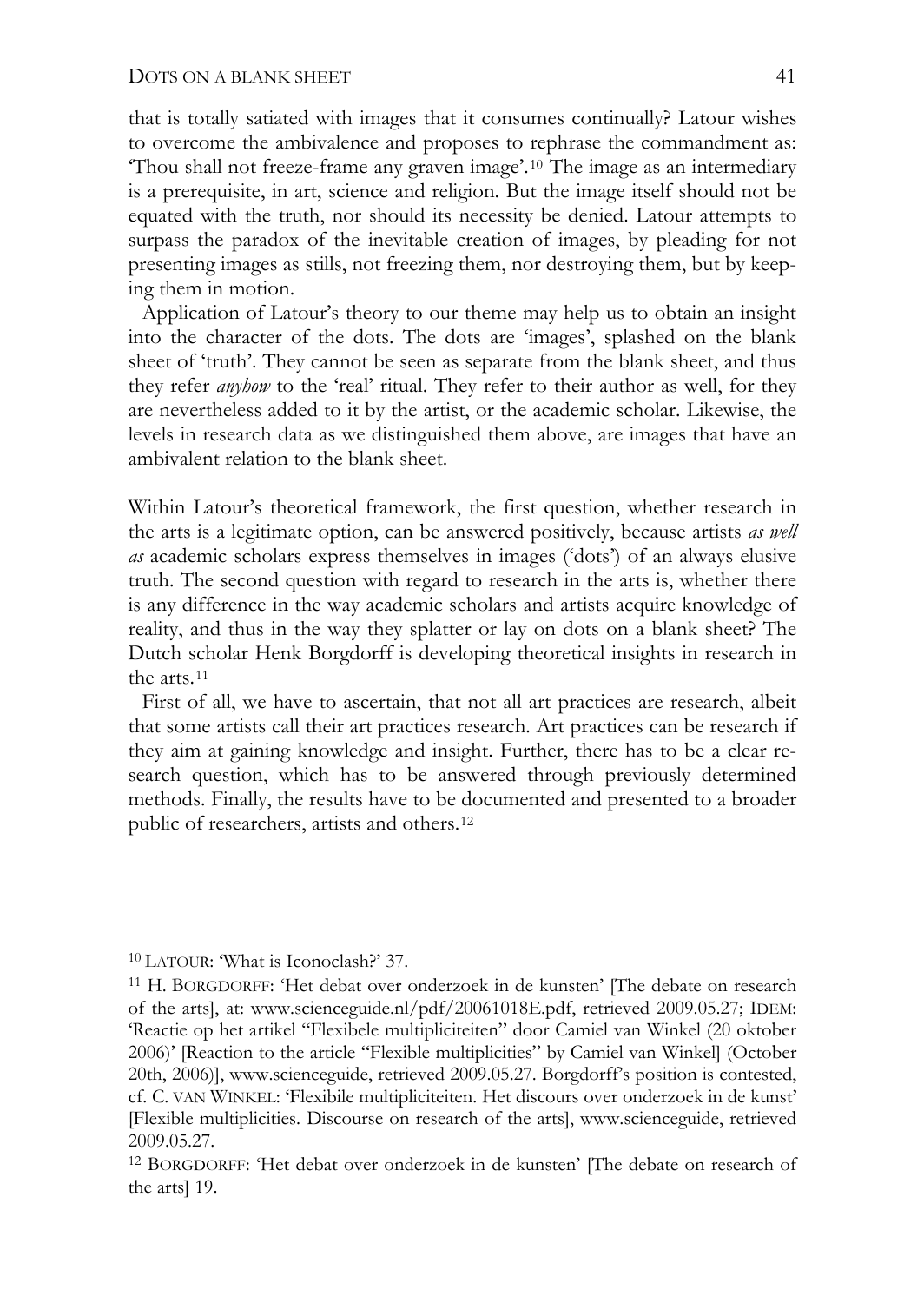A main characteristic of research in the arts is, that 'the art practice is a substantial part of the research process as well as of the results of that process'.[13](#page-7-0) Borgdorff elaborates the identity of research in the arts on an ontological, an epistemological and a methodological level. *Methodologically*, research in the arts is being performed by artists, and he pleads for a peer group of artists to assess the research. He claims room for the experiment as a legitimate research method. On an *ontological* level, the main characteristic of research in the arts is that it is focussed on artistic objects as well as on creative processes. The making of the art and the art product itself, in their material as well as immaterial aspects, are objects to be investigated. 'Research in the arts aims at articulating the embodied knowledge through the art process and in the art object.'[14](#page-7-1) But how does one articulate in-art-embodied-knowledge? As a rule art practices are pushed on by non-conceptual and non-discursive processes. This question brings us to the main characteristic of research in the arts at an *epistemological* level. The knowledge embodied and situated in the art process and art objects 'is non-conceptual, but definitely cognitive, non-discursive, but definitely rational'.[15](#page-7-2) On an epistemological level, the question is how these contents should be expressed and communicated. In practice, it means that a systematic documentation of the creative process as well as of the art object itself should be part of the final presentation of the research.

When we try to catch these considerations in a graphic design, it will show *irregularly* shaped dots on a white field, the irregularity expressing the nonconceptual and non-discursive character of the dots.



<span id="page-7-0"></span>13 BORGDORFF: 'Het debat over onderzoek in de kunsten' [The debate on research of the arts] 7.

<span id="page-7-1"></span>14 BORGDORFF: 'Het debat over onderzoek in de kunsten' [The debate on research of the arts] 7.

<span id="page-7-2"></span>15 BORGDORFF: 'Het debat over onderzoek in de kunsten' [The debate on research of the arts] 16.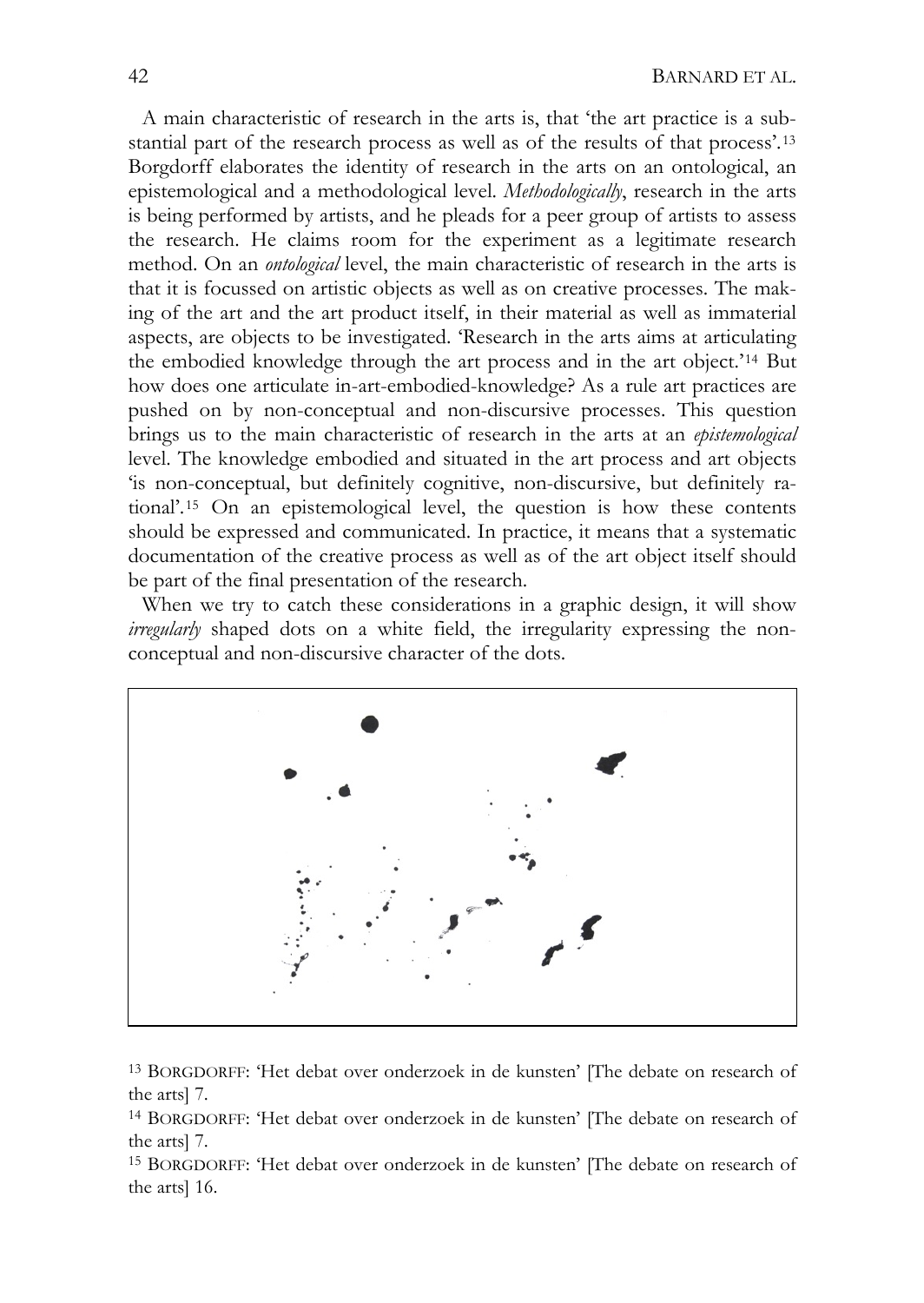These considerations open new methodological fields in liturgical and ritual studies. One of us, Stefan Belderbos, is doing research on ecclesial liturgical ritual as a performing artist. Together with congregation members he initiates and performs artistic performances within Christian liturgy. The process of developing the performances, and the procedures of 'entering the field'[16](#page-8-0) of Christian congregations and convincing them of incidentally integrating art performances into the liturgy, as well as the performances themselves are the basic principle of the research. The starting point of the study was the conviction of the researcher, that the balance of discursive and presentative symbolism is disturbed in actual liturgical ritual and that the presentative qualities of ritual should be strengthened. Artistic performances are expressions of a presentative symbolic language par excellence. In them the non-present becomes present at a glance, in one moment. The discursive, on the contrary, expresses itself in distinctive thoughts.[17](#page-8-1) The hypothesis of this new kind of research in the arts in the liturgical domain is, that the non-discursive and non-conceptual approach of research in the arts, results in a better understanding of the liturgical ritual. It will be clear that the nature of this understanding has to be distinguished from the more traditional academic approach.

## **3. What about the blank sheet?**

What does the blank sheet represent in the parable of the dots and the blank sheet? In our understanding, the rite is more than its actual performance. We consider the blank sheet the liturgical ritual as it is understood *in its very nature* by its participants and by the researcher. In other words, the blank sheet is the rite as it is *ontologically* understood. In this sense it is something in itself, although we have no other access to the liturgical ritual, to the blank sheet, than by way of the dots that we ourselves splash onto the sheet. That is, we have no other access to the ritual than by way of the research data that we generate through participation, interviews and conversations, sound recordings and video clips, by consulting written sources. Otherwise, the rite escapes us. However, we subconsciously speculate on the character of the blank sheet, i.e. the character of the rite. Is it a completely human activity? Is the liturgy an act that should be understood as a co-operation or a mixture of a divine and a human reality? In theological terms: is the liturgy just a response to the divine reality, or is it part of or does it become part of that divine reality in the performance? Does the researcher start from a more reformed, a more Lutheran, a more romancatholic, a more orthodox or a more secularized perspective on liturgy? The

<span id="page-8-0"></span><sup>16</sup> HAMMERSLEY & ATKINSON: *Ethnography* 63-65.

<span id="page-8-1"></span><sup>17</sup> S. LANGER: *Philosophy in a New Key. A Study in the Symbolism of Reason, Rite and Art* Cambridge MA 19803) 81, 96f, 260.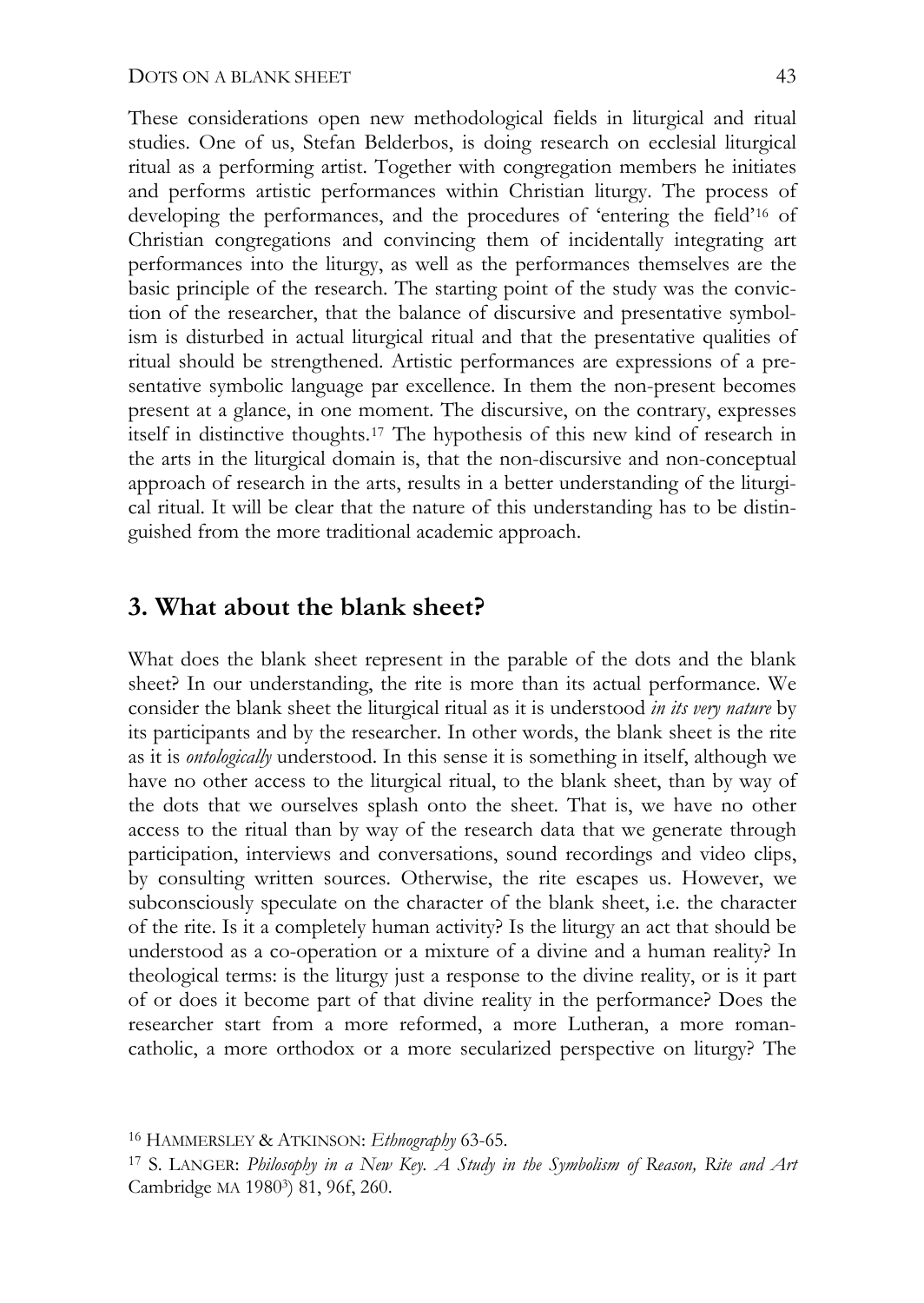starting point, or more precisely, the point of view of the researcher determines the way he or she looks at the phenomena.

 But the blank sheet is also the rite in as far as it escapes our knowledge and understanding. It is the sheet in as far as it is not covered with dots, the rite in as far as it is *not empirically investigated*.

 In summary, the blank sheet is the rite in as far as it escapes us, in as far as it is open to speculations, convictions and beliefs.

In our respective research projects we sometimes have substantial discussions about the particularity of the researcher and the way in which his or her particularity should be introduced into the research project. We discovered by experience what we already knew from our reading of current, often post-modern, philosophy: that we had to make clear our starting point, our own particularity, and that we had to bring the language that belongs to that particularity into dialogue with the data that we obtained from our field work. Or, even more, we became conscious that our ontological view determines the empirical data that we collect and the story that we tell on the basis of our empirical data, and that we have no choice but to establish our ontological position. We have to do so because there is no universal meta-language comprising all particular languages. Particular languages can only be brought into a discourse that aims at a common understanding. One can think of academic, societal and ecclesial discourses in this regard.

 It will be clear that these discourses include the perceived ontology of the rite as well as the empirically obtained data (the rite is only accessible through the data that we collect). The blank sheet and the dots cannot be seen separately from each other. It also means, that discourses cannot be approached, but only performed: the researcher inevitably participates in the investigated liturgical ritual and cannot take an external stand.

 Here the notion of 'truth' comes in again. The different ontological positions reveal that there is no absolute and universal 'truth'. Nevertheless, we have our own ontological positions, convictions and beliefs, and they have to be recognized and described. We once more quote Jennifer Mason extensively:

<span id="page-9-0"></span>(…) what you see as the very nature and essence of things in the social world, or, in other words, what is your *ontological* position or perspective. (…) Yet it is only once it is recognized that alternative ontological perspectives might tell different stories, that a researcher can begin to see their own ontological view of the social world as a position which should be established and understood, rather than an obvious and universal truth which can be taken for granted.  $(...)/$  ... different versions of ontology may be logically competing rather than complementary, so that one cannot simply pick and choose bits of one and bits of another in an eclectic *ad hoc* way, although nor do you have to take a doctrinaire approach. What is required is active engagement.[18](#page-9-0)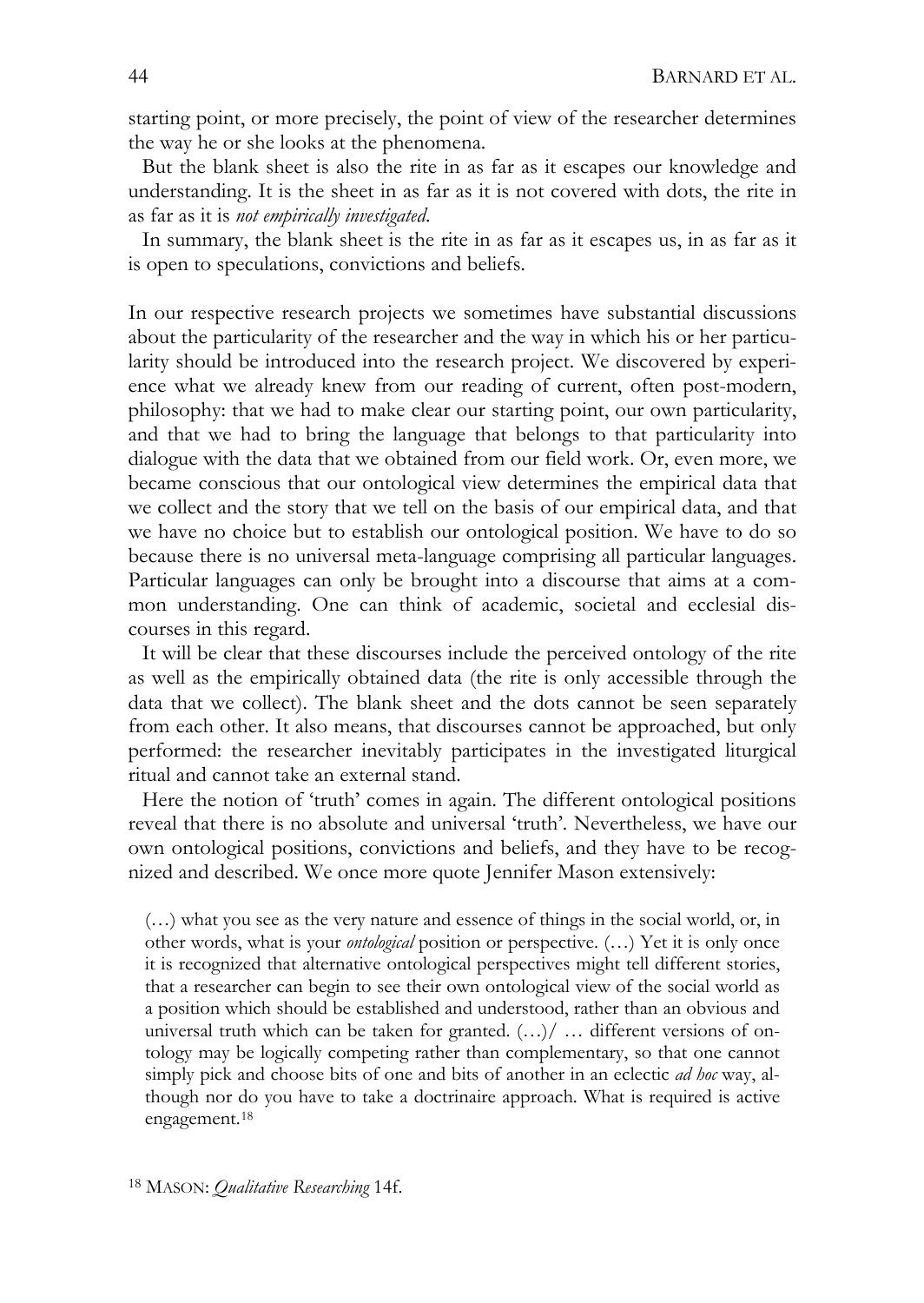To give an example: three junior researchers associated with the chair in Liturgical Studies – although they are to a certain degree three comparable, young, modern, western, well-clothed, et cetera women – have completely different views on faith. In other words, they are to a high degree similarly coded on a cultural level, but differently on the level of faith. One of them is rooted in the classical reformed tradition and for her there is no liturgy without the notion of 'faith'. The second one is rooted in the Lutheran tradition and she beliefs that liturgical-ritual is sacramental in character and although 'faith' for her is not absent in liturgy, the certainty of the gift of God's grace in liturgy prevails, whereas the third one – she monitors the making of a new hymnal in our churches – is mostly interested in the anthropological phenomenon of liturgical discourse and its theological arguments, although the ecumenical-protestant discourse makes her feel more at home than other discourses. These different views are possible biases in the research and for this reason they should be clarified from the beginning. The research gains in transparency by doing so. Yet they are not only possible biases, but also challenges that make it possible to see things that others do not and to generate answers that others cannot give.

 The former junior researcher, who is rooted in the classical-reformed tradition, is investigating youth worship, and meets a lot of young people with a reformed background. This is absolutely of added value to the research, because she understands the language that they speak better than those of us who are rooted in a more liberal reformed tradition. Familiarity with the field makes it easier to enter the field, but has the disadvantage that one may miss out on its all too familiar characteristics.

 In other words, there are many presuppositions concerning the blank sheet, and we all speak in different languages about that sheet. There is no overarching language that comprises all others. There is no way out of our own particularity. What we should do is trying to learn other languages and to engage in dialogue. In other words, we should organize intersubjectivity as part of our research designs. Ethnographic research of liturgical ritual is about these efforts. But this means that there are many stories to tell about one blank sheet, depending on the particular starting point of the researcher.

 So is there no standard at all? Not an absolute one, only a provisional one that results from dialogue. For example, in the research group around the chair of Liturgical Studies of the Protestant Theological University, Protestantism is the overarching notion of the particular positions in the group. But also this notion has to be reinvented in every new research project and in every conversation. And we admit that there are other positions and researchers with other particularities with whom we are happy to work.